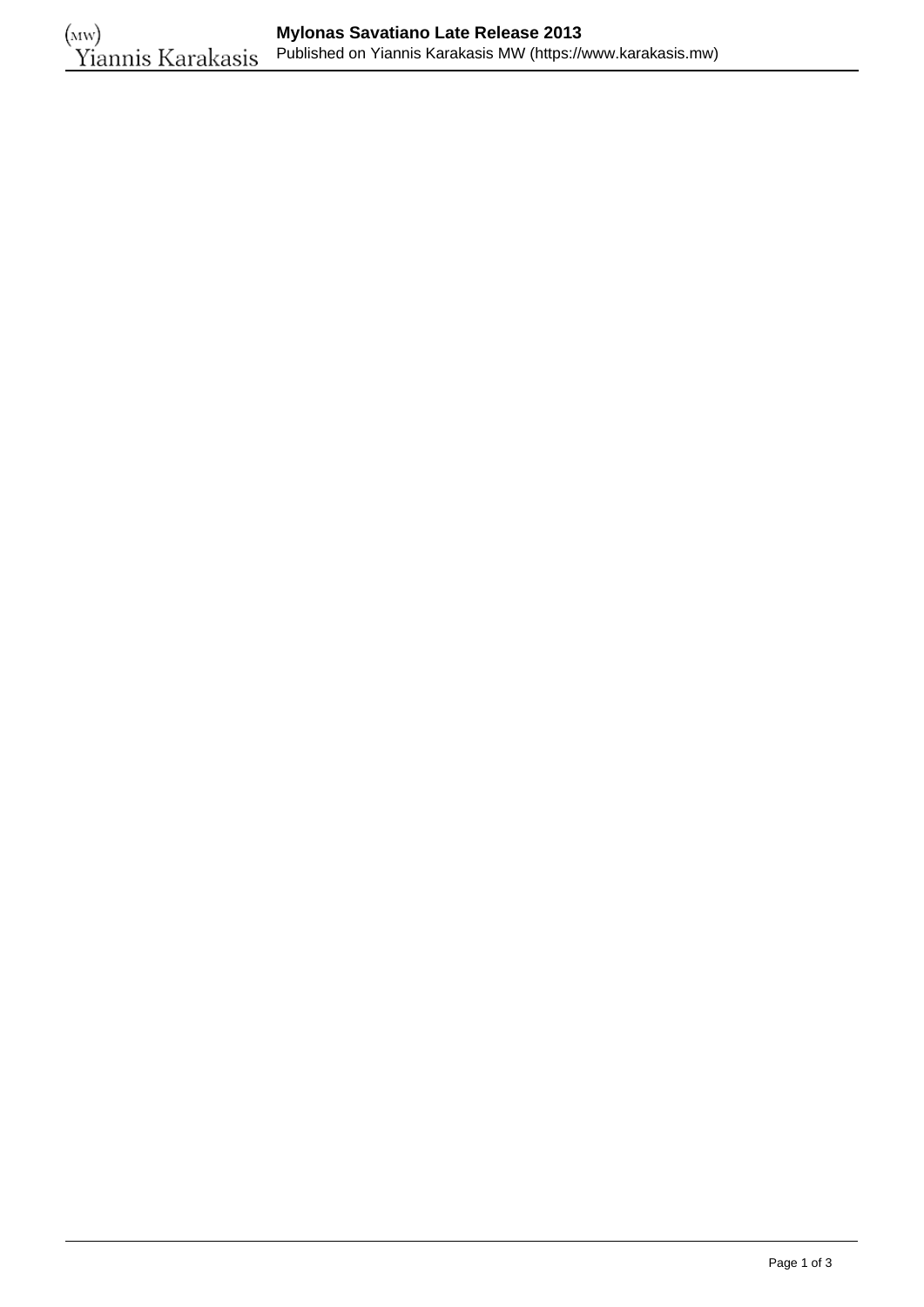

## **Mylonas Savatiano Late Release 2013**

(92)

(A blend of 5 vineyards, Vouno, Avli, Skidimarthi, Panagia and Dardiza with average age of vines exceeding 50 years, rocky and limestone soils, 40% wild fermented, lees aging for 3 months. 11.8% abv, TA 6.1 g/L, pH 3.2). Pale gold colour showing its age. On the nose it highlights roasted hazelnuts and a toasty character which I often find in aged Savatianos from Attica along garrigues and grapefruit notes. Has gained weight and oiliness with a lovely streak of minerally acidity. Impressive freshness, focus and aftertaste.

Tasted Nov 16

Mylonas Savatiano 2013(90)

Mediterranean nose with herbs and citrus fruit. Nutty on the palate, ripe with good freshness. This has a lot of vivacity for its age.

 Producer Mylonas

Region